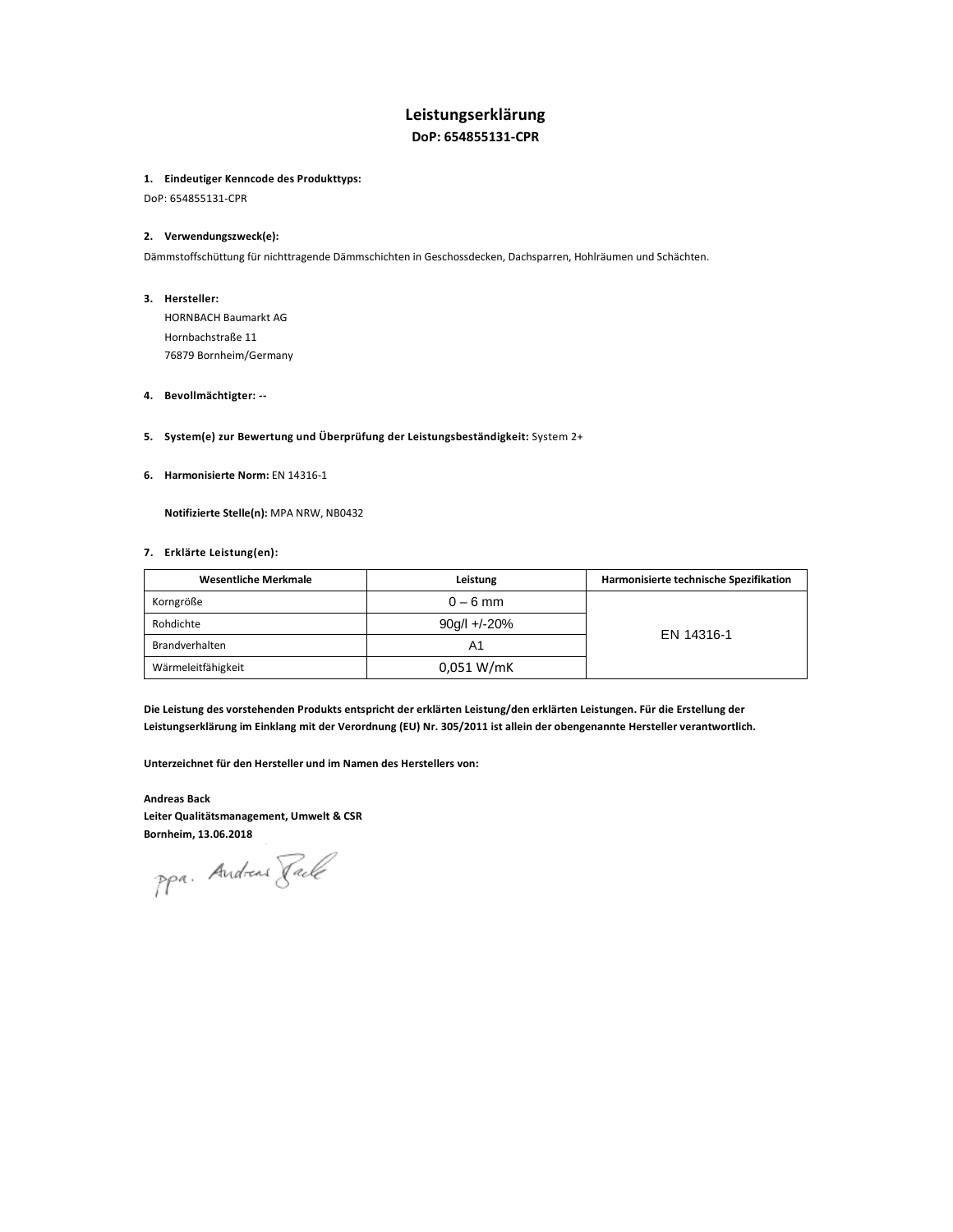# **Déclaration de performance DoP : 654855131-CPR**

### **1. Code d'identification clair du type de produit :**

DoP: 654855131-CPR

### **2. Utilisation(s) prévue(s) :**

Isolant en vrac pour couches isolantes non portantes dans les planchers, les combles, les cavités et les puits.

**3. Fabricant :** 

HORNBACH Baumarkt AG Hornbachstraße 11 76879 Bornheim/Germany

#### **4. Responsable : --**

#### **5. Système(s) pour évaluer et contrôler la résistance de performance :** System 2+

**6. Norme harmonisée :** EN 14316-1

**Institut(s) notifié(s) :** MPA NRW, NB0432

# **7. Performance(s) déclarée(s) :**

| Caractéristiques essentielles | Performance      | Spécifications techniques harmonisées |
|-------------------------------|------------------|---------------------------------------|
| Granulométrie                 | $0 - 6$ mm       |                                       |
| Densité volumique apparente   | 90 g/l +/-20 $%$ |                                       |
| Comportement au feu           | A1               | EN 14316-1                            |
| Conductibilité thermique      | 0.051 W/mK       |                                       |

**La performance du produit susmentionné correspond à la performance déclarée/aux performances déclarées. Seul le fabricant susmentionné est responsable de l'établissement de la déclaration de performance conformément au règlement (UE) n° 305/2011.** 

**Signé pour le fabricant et au nom du fabricant de :**

**Andreas Back Directeur Management de la qualité, environnement & RSE Bornheim, 13.06.2018** 

ppa. Andreas Rack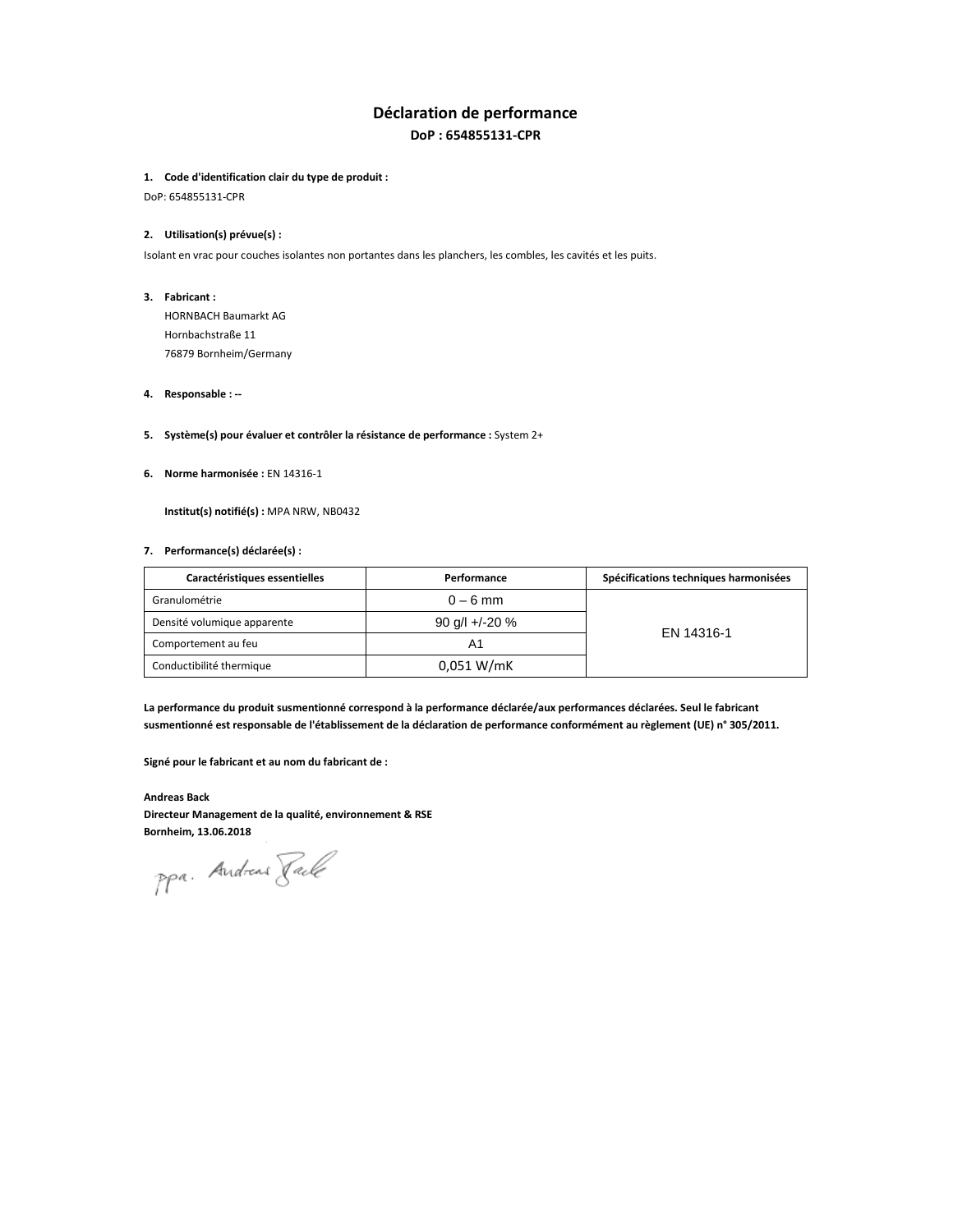# **Dichiarazione di prestazione DoP: 654855131-CPR**

#### **1. Codice univoco del tipo di prodotto:**

DoP: 654855131-CPR

# **2. Scopo/i d'impiego:**

Riempitivo isolante per uno strato isolante non portante in solai, capriate, vuoti e pozzi.

#### **3. Fabbricante:**

HORNBACH Baumarkt AG Hornbachstraße 11 76879 Bornheim/Germany

#### **4. Responsabile: --**

# **5. Sistema/i di valutazione e controllo della resistenza del prodotto:** Sistema 2+

**6. Norma armonizzata:** EN 14316-1

**Organismo/i notificato/i:** MPA NRW, NB0432

### **7. Prestazione/i dichiarata/e:**

| Caratteristiche essenziali | Prestazione      | Specifiche tecniche armonizzate |
|----------------------------|------------------|---------------------------------|
| Granulometria              | $0 - 6$ mm       |                                 |
| Densità del secco          | $90q/1 + (-20%)$ |                                 |
| Comportamento antincendio  | Α1               | EN 14316-1                      |
| Conducibilità termica      | 0.051 W/mK       |                                 |

**La prestazione del prodotto indicato sopra corrisponde a quella/e dichiarata/e. Della redazione della dichiarazione di prestazione in ottemperanza all'ordinamento (UE) n. 305/2011 è responsabile in via esclusiva il fabbricante menzionato sopra.** 

**Firmato in nome e per conto del fabbricante da:** 

**Andreas Back Responsabile Qualità, Ambiente & CSR Bornheim, 13/06/2018** 

ppa. Andreas Rack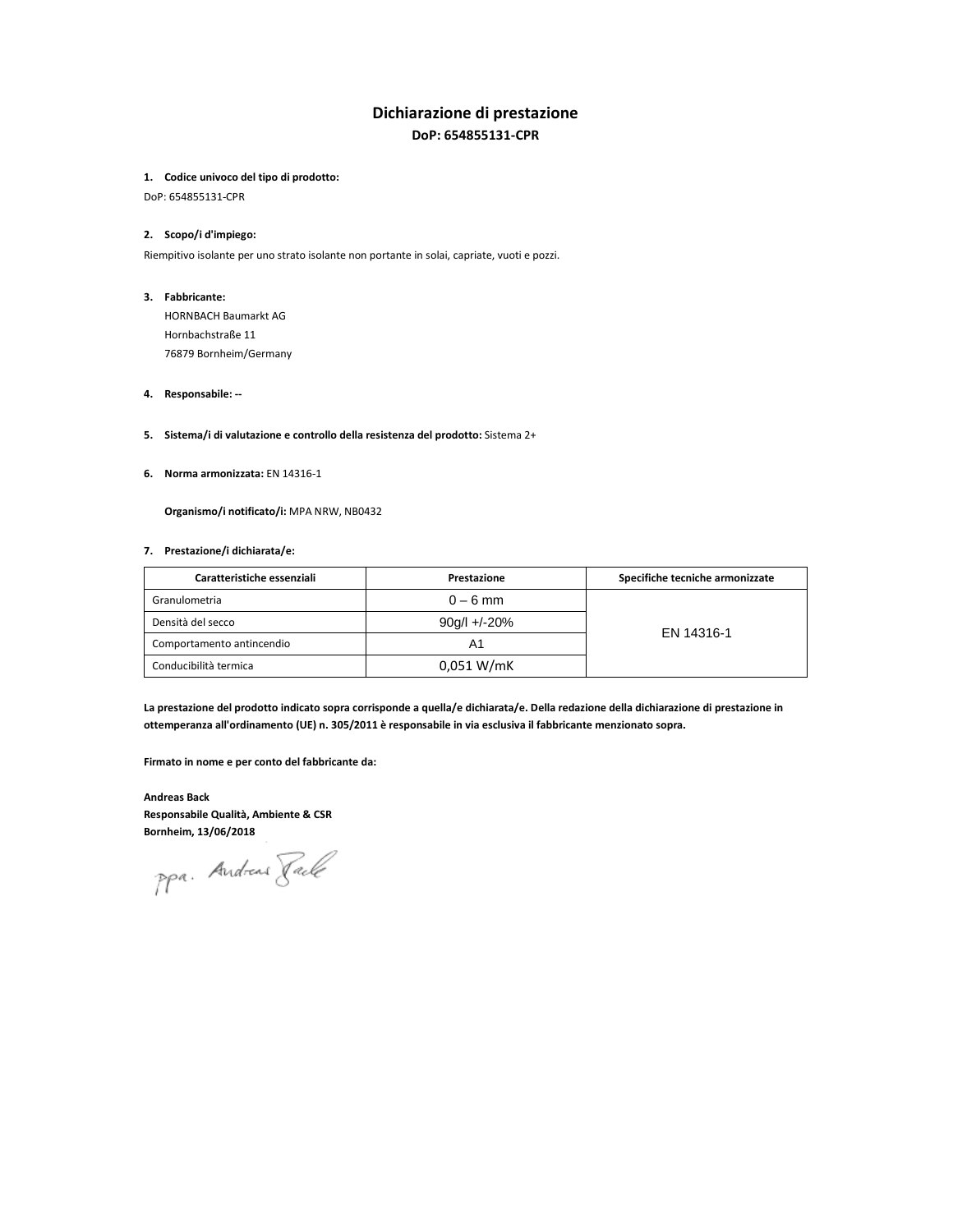# **Prestatieverklaring**

**DoP: 654855131-CPR**

### **1. Unieke identificatiecode van het producttype:**

DoP: 654855131-CPR

# **2. Gebruiksdoel(en):**

Isolerende vulling voor niet-dragende isolatielagen in vloerplaten, dakspanten, holten en schachten.

#### **3. Fabrikant:**

HORNBACH Baumarkt AG Hornbachstraße 11 76879 Bornheim/Duitsland

#### **4. Gemachtigde: --**

- **5. Systeem of systemen voor het beoordelen en controleren van de bestendigheid van de prestaties:** Systeem 2+
- **6. Geharmoniseerde norm:** EN 14316-1

**Aangemelde instantie(s):** MPA NRW, NB0432

### **7. Aangegeven prestatie(s):**

| Essentiële kenmerken     | Prestatie     | Geharmoniseerde technische specificatie |
|--------------------------|---------------|-----------------------------------------|
| Korrelgrootte            | 0-6 mm        |                                         |
| Ruwe dichtheid           | 90 g/l +/-20% | EN 14316-1                              |
| <b>Brandklasse</b>       | Α1            |                                         |
| Warmtegeleidingsvermogen | 0.051 W/mK    |                                         |

**De prestatie van onderhavig product komt overeen met de aangegeven prestatie(s). Uitsluitend bovengenoemde fabrikant is verantwoordelijk voor het opstellen van de prestatieverklaring conform (EU-)verordening nr. 305/2011.** 

**Ondertekend voor de fabrikant en in naam van de fabrikant door:** 

**Andreas Back Hoofd kwaliteitsmanagement, milieu & CSR Bornheim, 13-6-2018** 

ppa. Andreas Rack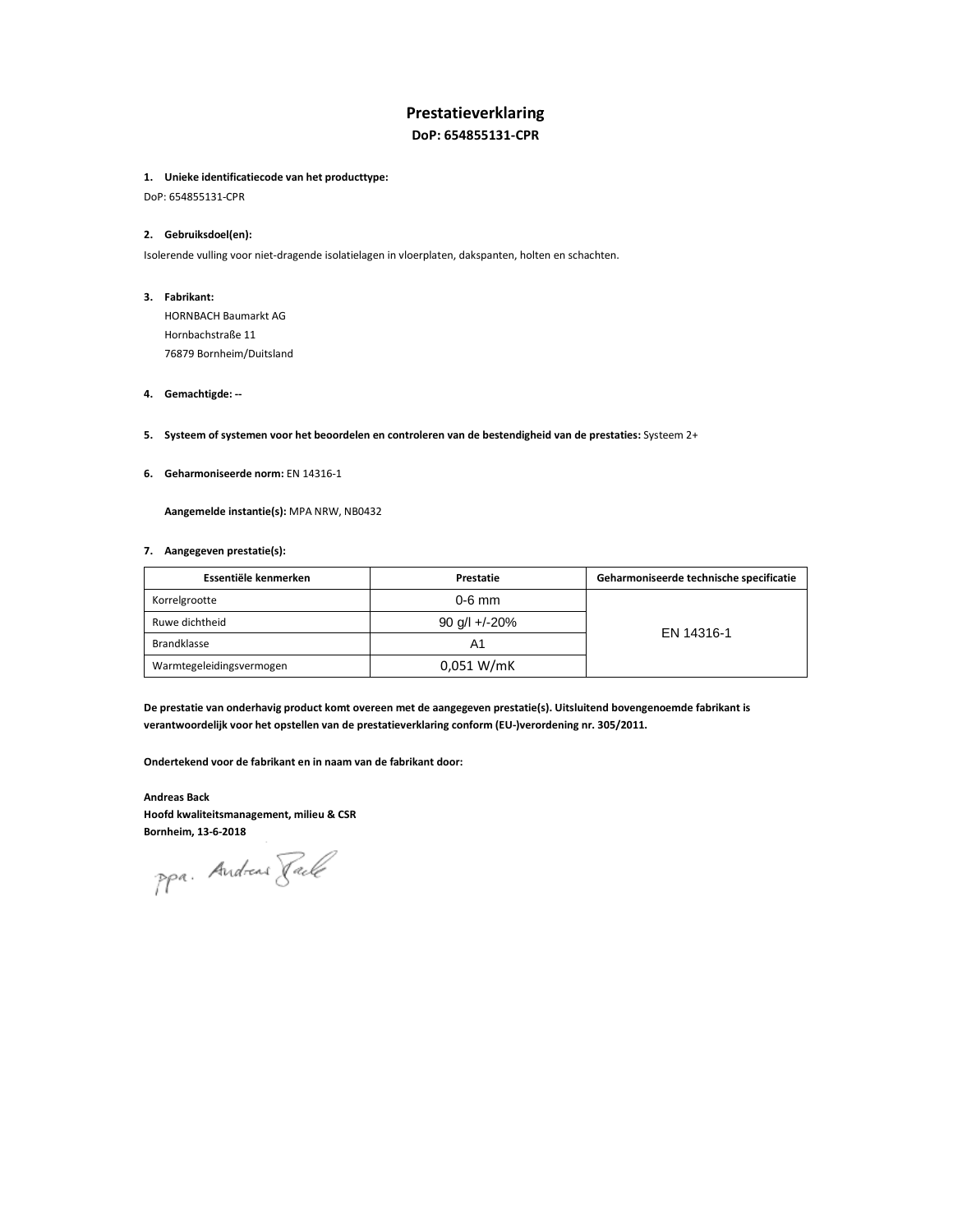# **Prestandadeklaration**

**DoP: 654855131-CPR**

# **1. Unik ID-kod för produkttypen:**

DoP: 654855131-CPR

#### **2. Användningsändamål:**

Isoleringsmaterial för icke-bärande isoleringsskikt i bjälklag, taksparrar, hålrum och schakt.

#### **3. Tillverkare:**

HORNBACH Baumarkt AG Hornbachstraße 11 76879 Bornheim/Tyskland

# **4. Befullmäktigad: --**

# **5. System för värdering och kontroll av prestandakontinuitet:** System 2+

**6. Harmoniserad standard:** EN 14316-1

**Officiellt certifieringsorgan:** MPA NRW, NB0432

### **7. Deklarerad(e) prestanda:**

| Väsentliga kännetecken     | Prestanda    | Harmoniserad teknisk specifikation |
|----------------------------|--------------|------------------------------------|
| Kornstorlek                | $0 - 6$ mm   |                                    |
| Skrymdensitet              | 90g/l +/-20% |                                    |
| Förhållningssätt vid brand | Α1           | EN 14316-1                         |
| Värmeledningsförmåga       | 0.051 W/mK   |                                    |

**Den ovannämnda produktens prestanda motsvarar de deklarerade prestandan. För utfärdandet av prestandadeklarationen i överensstämmelse med EU-förordningen nr 305/2011 ansvarar endast den ovan angivna tillverkaren.** 

**Undertecknar för tillverkaren och tillverkarens namn:** 

**Andreas Back Kvalitetskontrollchef, miljö & CSR Bornheim 2018-06-13** 

ppa. Andreas Rack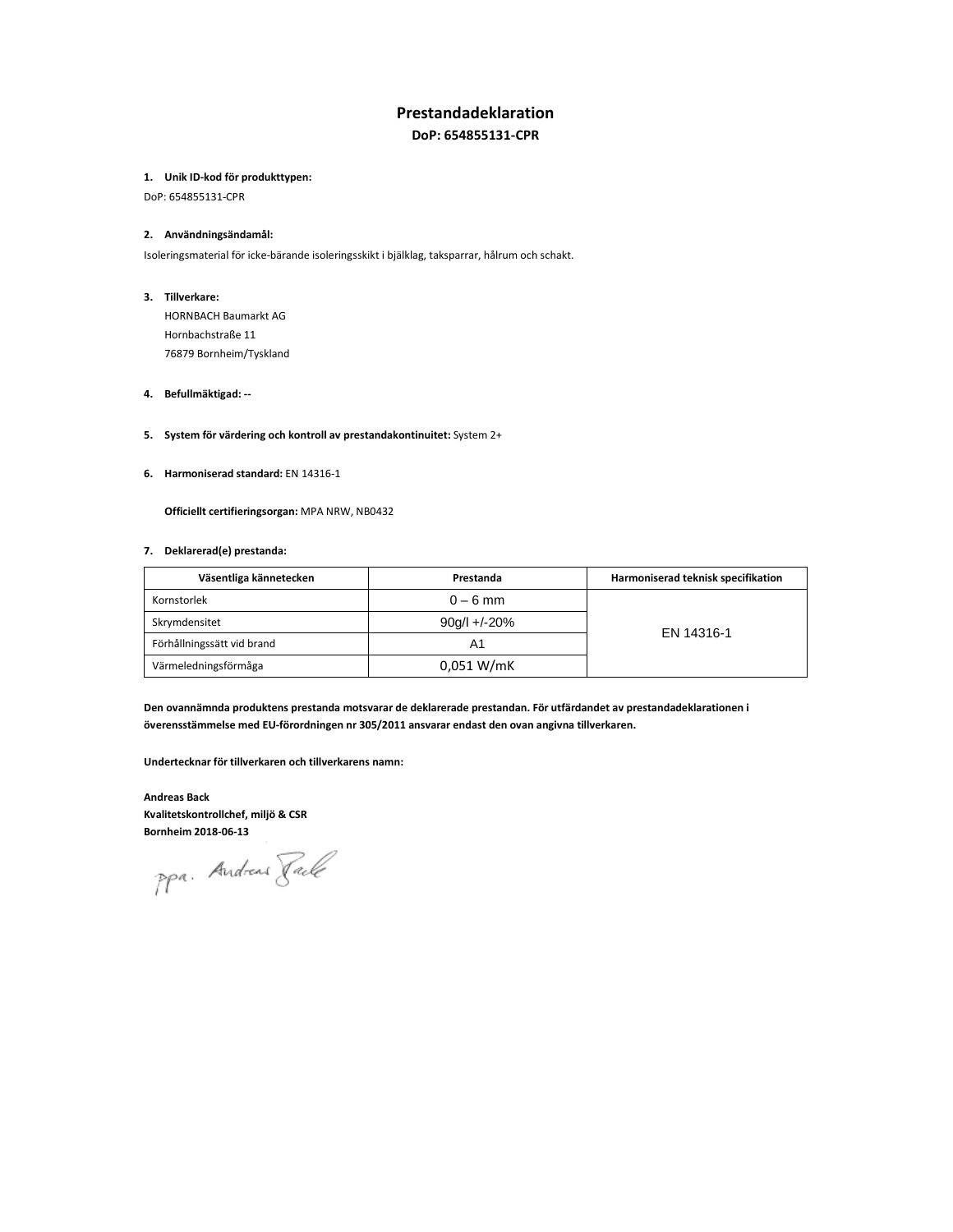# **Prohlášení o výkonu DoP: 654855131-CPR**

### **1. Jednoznačný identifikační kód typu výrobku:**

DoP: 654855131-CPR

# **2. Účel(y) použití:**

Izolační zásyp pro nenosné vrstvy izolace v mezipodlažních stropech, krokvích, dutých prostorech a šachtách.

#### **3. Výrobce:**

HORNBACH Baumarkt AG Hornbachstraße 11 76879 Bornheim/Německo

#### **4. Zplnomocněná osoba: --**

# **5. Systém(y) pro hodnocení a kontrolu výkonové stálosti:** Systém 2+

**6. Harmonizovaná norma:** EN 14316-1

# **Notifikované(á) místo(a):** MPA NRW, NB0432

# **7. Prohlášený(é) výkon(y):**

| Podstatné vlastnosti         | Výkon            | Harmonizovaná technická specifikace |
|------------------------------|------------------|-------------------------------------|
| Velikost zrn                 | $0 - 6$ mm       |                                     |
| Objemová hustota             | 90 g/l +/-20 $%$ |                                     |
| Požární vlastnosti           | Α1               | EN 14316-1                          |
| Součinitel tepelné vodivosti | 0.051 W/mK       |                                     |

**Výkon výše uvedeného výrobku odpovídá prohlášenému výkonu/prohlášeným výkonům. Za vytvoření prohlášení o výkonu v souladu s vyhláškou (EU) č. 305/2011 je odpovědný pouze výše uvedený výrobce sám.** 

**Podepsal za výrobce a ve jménu výrobce:** 

**Andreas Back vedoucí oddělení kvality, životního prostředí a CSR Bornheim, 13.6.2018** 

ppa. Andreas Rack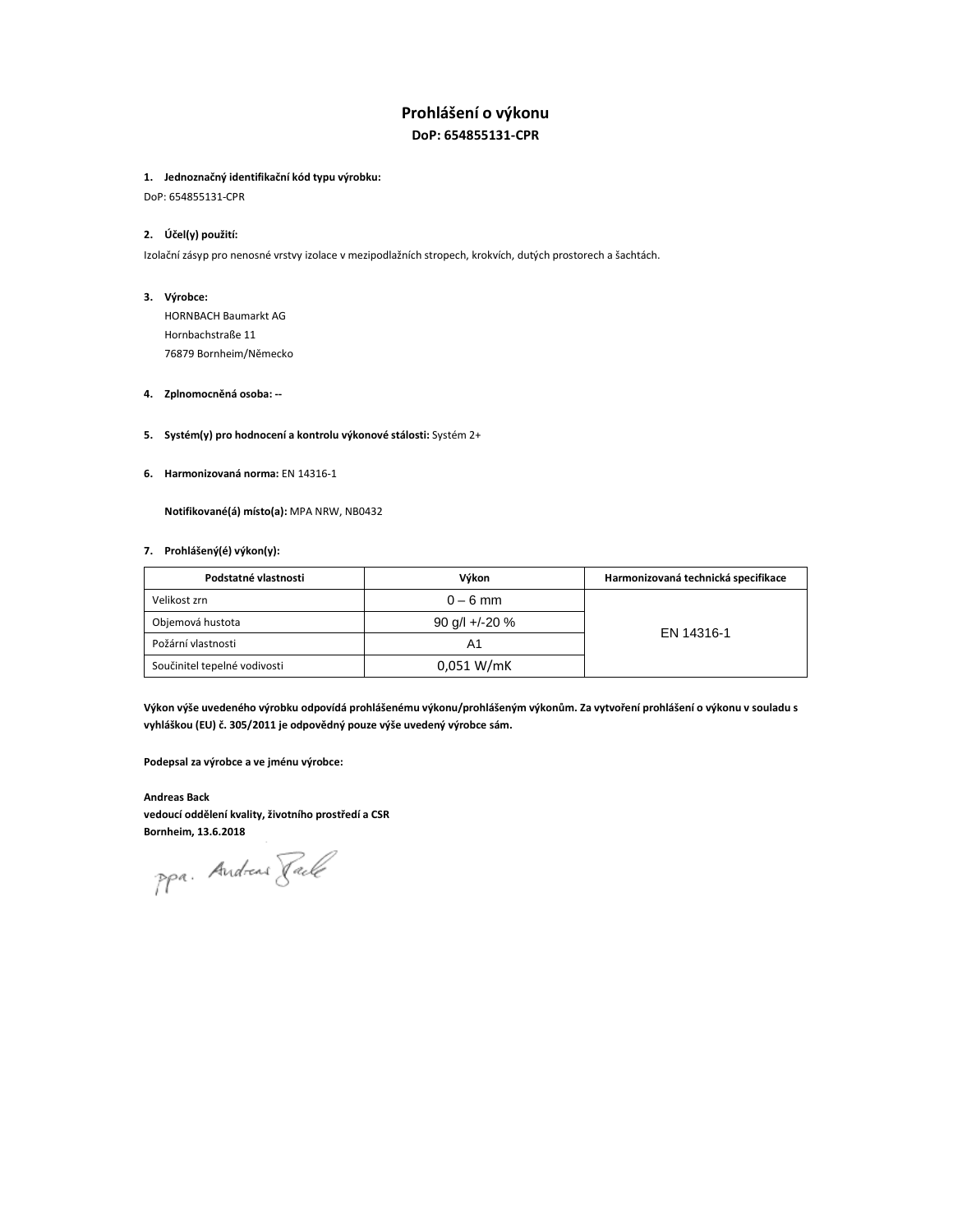# **Vyhlásenie o výkone DoP: 654855131-CPR**

### **1. Jednoznačný identifikačný kód typu výrobku:**

DoP: 654855131-CPR

# **2. Účel(y) použitia:**

Sypká tlmiaca látka pre nenosné tlmiace vrstvy v medzipodlažných stropoch, krokvách, dutých priestoroch a šachtách.

#### **3. Výrobca:**

HORNBACH Baumarkt AG Hornbachstraße 11 76879 Bornheim/Germany

#### **4. Splnomocnená osoba: --**

### **5. Systém(y) na hodnotenie a kontrolu trvanlivosti výkonu** Systém 2+

**6. Harmonizovaná norma:** EN 14316-1

**Notifikované miesto(a):** MPA NRW, NB0432

# **7. Vyhlásený výkon(y):**

| Dôležité znaky           | Výkon          | Harmonizovaná technická špecifikácia |
|--------------------------|----------------|--------------------------------------|
| Veľkosť zrna             | $0 - 6$ mm     |                                      |
| Surová hustota           | $90g/l +/-20%$ | EN 14316-1                           |
| Správanie sa pri požiari | A1             |                                      |
| Tepelná vodivosť         | 0.051 W/mK     |                                      |

**Výkon predmetného produktu zodpovedá vyhlásenému výkonu/vyhláseným výkonom. Za vyhotovenie vyhlásenia o výkone v súvislosti s Nariadením (EÚ) č. 305/2011 je zodpovedný iba vyššie uvedený výrobca.** 

**Podpísané za výrobcu a v mene výrobcu:** 

**Andreas Back Vedúci manažmentu kvality, životného prostredia a CSR Bornheim, 13.6.2018** 

ppa. Andreas Rack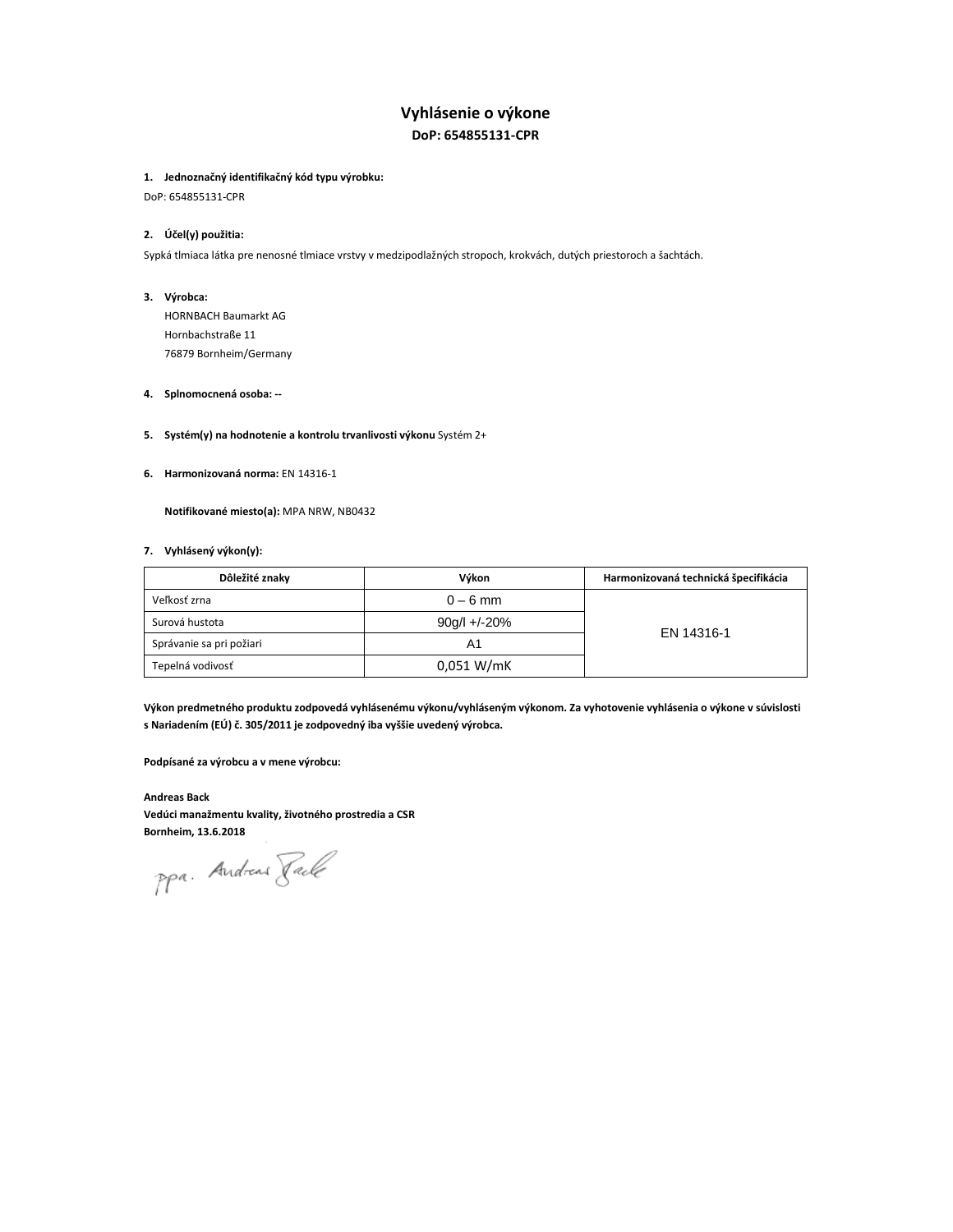# **Declaraţie de performanţă DoP: 654855131-CPR**

#### **1. Cod unic de identificare al produsului-tip:**

DoP: 654855131-CPR

#### **2. Scopul (scopurile) utilizării:**

Material de umplutură izolant pentru straturi izolante neportante în planşee de etaj, căpriori, goluri şi puţuri.

#### **3. Producător:**

HORNBACH Baumarkt AG Hornbachstraße 11 76879 Bornheim/Germany (Germania)

#### **4. Reprezentant autorizat: --**

#### **5. Sistem(e) pentru evaluarea şi verificarea constanţei performanţei:** Sistem 2+

# **6. Standard armonizat:** EN 14316-1

**Organismul sau organismele notificate:** MPA NRW, NB0432

#### **7. Performanţa declarată (performanţele declarate):**

| Caracteristici esentiale | Performanta    | Specificație tehnică armonizată |
|--------------------------|----------------|---------------------------------|
| Granulatie               | $0 - 6$ mm     |                                 |
| Densitate brută          | $90g/l +/-20%$ | EN 14316-1                      |
| Reactia la foc           | Α1             |                                 |
| Conductivitate termică   | 0.051 W/mK     |                                 |

**Performanţa produsului de mai sus este în conformitate cu performanţa sau performanţele declarate. Responsabilitatea pentru întocmirea prezentei declaraţii de performanţă în conformitate cu Regulamentul (UE) nr. 305/2011 revine exclusiv producătorului menţionat mai sus.** 

### **Semnată pentru şi în numele producătorului de către:**

**Andreas Back Şef Managementul calităţii, mediu şi CSR (responsabilitatea socială a întreprinderii) Bornheim, 13.06.2018** 

ppa. Andreas Rack